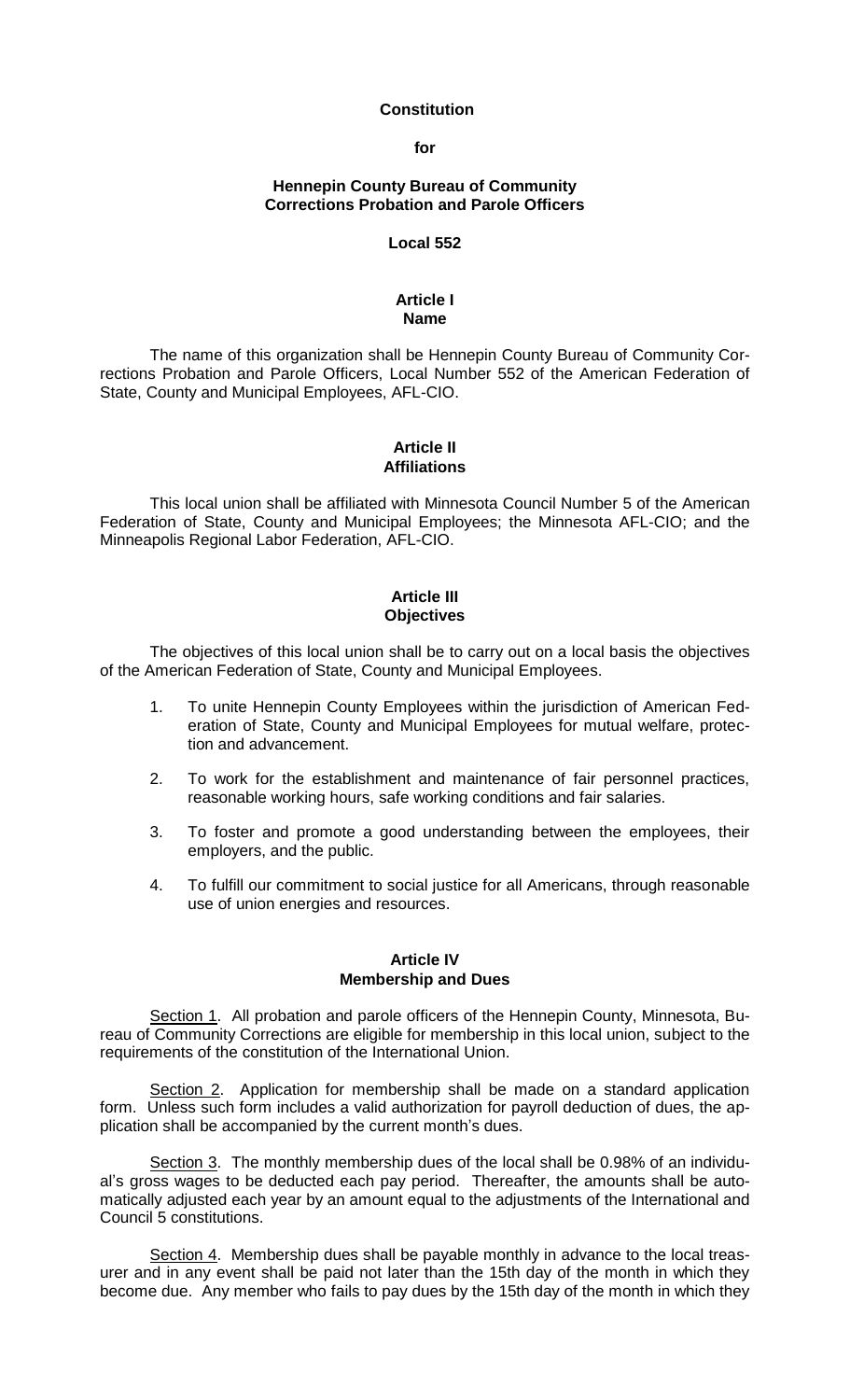become due shall be considered delinquent, and upon failure to pay dues for two successive months shall stand suspended. Provided, however, that any person who is paying his dues through a system of regular payroll deduction shall for so long as he/she continues to pay through such deduction method, be considered in good standing.

Section 5. A member suspended under the above section may be reinstated to membership in the local on payment of all arrearages.

## **Article V Meetings**

Section 1. Regular meetings of this local shall be held once each month, unless suspended for a designated period of time, not to exceed 90 days, by a majority vote of the general membership, at a time and place to be fixed by the membership or the local executive board.

Section 2. Special meetings may be called by the local president, the local executive board, or by petition filed with the president and signed by 10% of the members of the local. Special meetings may also be called by the International President or by an authorized representative of the International President.

Section 3. A quorum for meetings of this local union shall be 10% of the membership in good standing.

# **Article VI Officers, Nominations and Elections**

Section 1. The officers of this local shall be a president, a vice-president, a secretary, a treasurer, 2 co-chief stewards and 8 stewards; and these fourteen shall constitute the local executive board. In addition, there shall be elected three members who shall serve as trustees. The trustees shall be elected to three-year terms of office, except that in the initial election, one shall be elected for a one-year term, one for a two-year term, and one for a three-year term. All other officers of the executive board shall be elected for a term of one year in the fall of 1999. Elections starting in 2000 shall be for two-year terms.

Section 2. Nominations shall be made at a regular or special meeting of the local. At least fifteen days' advance notice shall be given the membership prior to the nomination meeting. A nominating committee may be appointed or elected to make nominations, but whether or not such nominating committee is used, nominations shall be permitted from the floor at the nomination meeting. All regular elections shall be held in the month of December.

Section 3. To be eligible for office, a member must be in good standing for one year immediately preceding the election, except in the initial election held in this local; provided, however, that no retired member shall be a candidate for office.

Section 4. Officers shall be elected by secret ballot vote, and the balloting shall be so conducted as to afford to all members a reasonable opportunity to vote. At least fifteen days' advance notice shall be given the membership prior to the holding of the election.

Section 5. All matters concerning nominations and elections in this local union shall be subject to the provisions of Appendix D, entitled Elections Code, of the International Union Constitution.

Section 6. Vacancies in office shall be filled for the remainder of the unexpired term by vote of the executive board.

Section 7. Every officer shall, upon assuming office, subscribe to the Obligation of an Officer contained in Appendix B of the International Union Constitution as well as the defined duties specified by the Constitution of this local. Failure to abide by those specifications, as determined by the local's executive board, could result in the forfeiture of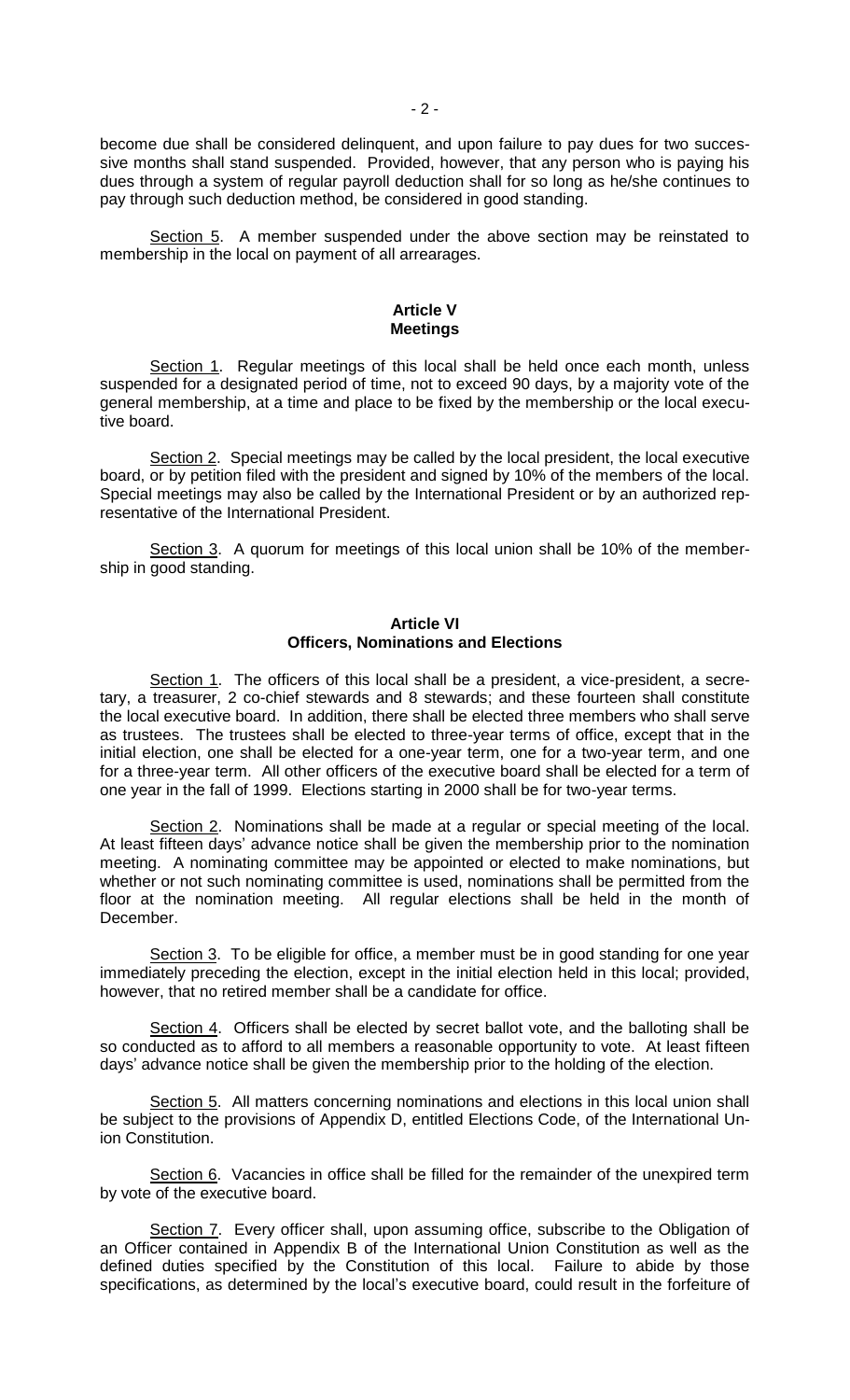monthly stipend until such time that the executive board determines compliance with all specifications.

# **Article VII Duties of Executive Board Officers**

Section 1. The president shall:

- a. preside at all meetings of the local union and of the executive board.
- b. He/she shall be a member of all committees.
- c. He/she shall countersign all checks drawn against the funds of the local.
- d. He/she shall appoint all standing committees and all special committees of the local, subject to the approval of the executive board.
- e. He/she shall report periodically to the membership regarding the progress and standing of the local and regarding his/her official acts.
- f. He/she shall perform any other reasonable functions as determined by the executive board and the local's membership.

Section 2. The vice-president shall:

- a. He/she will assist the president in the work of his/her office.
- b. He/she, in the absence of the president or in his/her inability to serve, the vice-president shall preside at all meetings and perform all duties otherwise performed by the president.
- c. He/she may, with the approval of the executive board, be authorized to act as co-signer of checks drawn on the local funds in place of either the president or the treasurer.
- d. He/she shall perform any other reasonable functions as determined by the local's president and the executive board.

Section 3. The secretary shall:

- a. He/she shall keep a record of the proceedings of all membership meetings and of all executive board meetings.
- b. He/she shall be responsible for maintaining the archives of the local and producing material from those archives when needed by the membership and executive board.
- c. He/she shall carry on the official correspondence of the local, except as the executive board may direct otherwise.
- d. He/she shall perform such other duties as the president and executive board may require.
- e. He/she will receive and process all newly signed membership and payroll deduction cards.
- f. He/she will maintain the bargaining unit mailing list.
- g. He/she will perform any other reasonable function as determined by the local's president or executive board.

Section 4. The treasurer shall: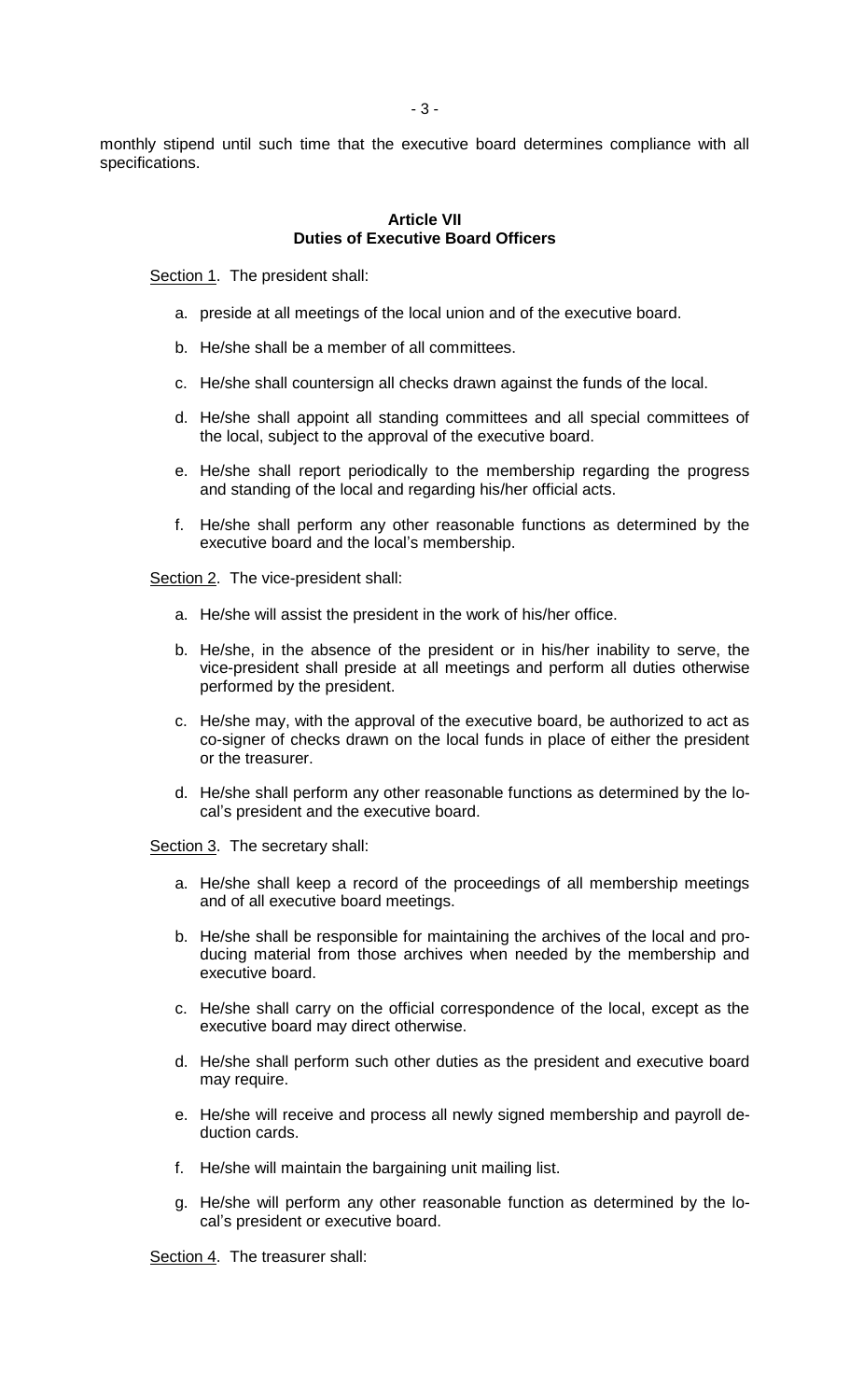- a. He/she will receive and receipt for all monies of the local union.
- b. He/she shall deposit all money so received in the name of the local union in a bank or banks selected by the executive board, and money so deposited shall be withdrawn only by check signed by the president and the treasurer.
- c. He/she shall prepare and sign checks for such purposes as are required by the constitution or are authorized by the membership or the executive board.
- d. He/she shall prepare and submit the monthly membership report to the International Union office and see that a check is drawn in payment of the local's per capita tax each month and sent to the International Secretary-Treasurer.
- e. He/she shall keep an accurate record of receipts and disbursements and shall, once each month, submit to the membership a monthly operating statement of the financial transactions of the local for the previous month and any projected expenses such as payroll and newsletter.
- f. He/she shall act as custodian of all properties of the local union.
- g. He/she shall, at the expense of the local union and through the International Union, give a surety bond for an amount to be fixed by the executive board of the local union.
- h. He/she shall see that any financial reports required by the International Union Constitution to be submitted to the International Union are submitted in accordance with the International Union Constitution.
- i. He/she shall provide trustees with documentation necessary to aid in audit.
- j. He/she will perform other reasonable functions as determined by the local's president or executive board.

Section 5. The chief steward shall:

- a. Be responsible for the supervision of all stewards.
- b. He/she will be responsible for assigning stewards to specific work sites.
- c. He/she will perform other reasonable functions as determined by the local's president or executive board.

Section 6. Stewards shall:

- a. He/she shall be responsible for keeping assigned constituents informed of issues before the local.
- b. He/she shall process all grievances of constituents in a timely manner and in accordance with the existing contract.
- c. He/she shall be responsible for the recruitment of new members.
- d. He/she will perform any other reasonable function as determined by the local's chief steward, president, or executive board.

Section 7. Trustees shall make or cause to be made at least semi-annually, an audit of the local's finances, and shall report to the membership on the results of such audits no later than the January general membership meeting.

Section 8. The executive board shall be the governing body of the local union except when meetings of the local union are in session. All matters affecting the policies, aims and means of accomplishing the purposes of the local not specifically provided for in this constitution or by action of the membership at a regular or special meeting shall be decided by the executive board. The board shall meet at the call of the president or of a majority of the members of the board. A report on all actions taken by the executive board shall be made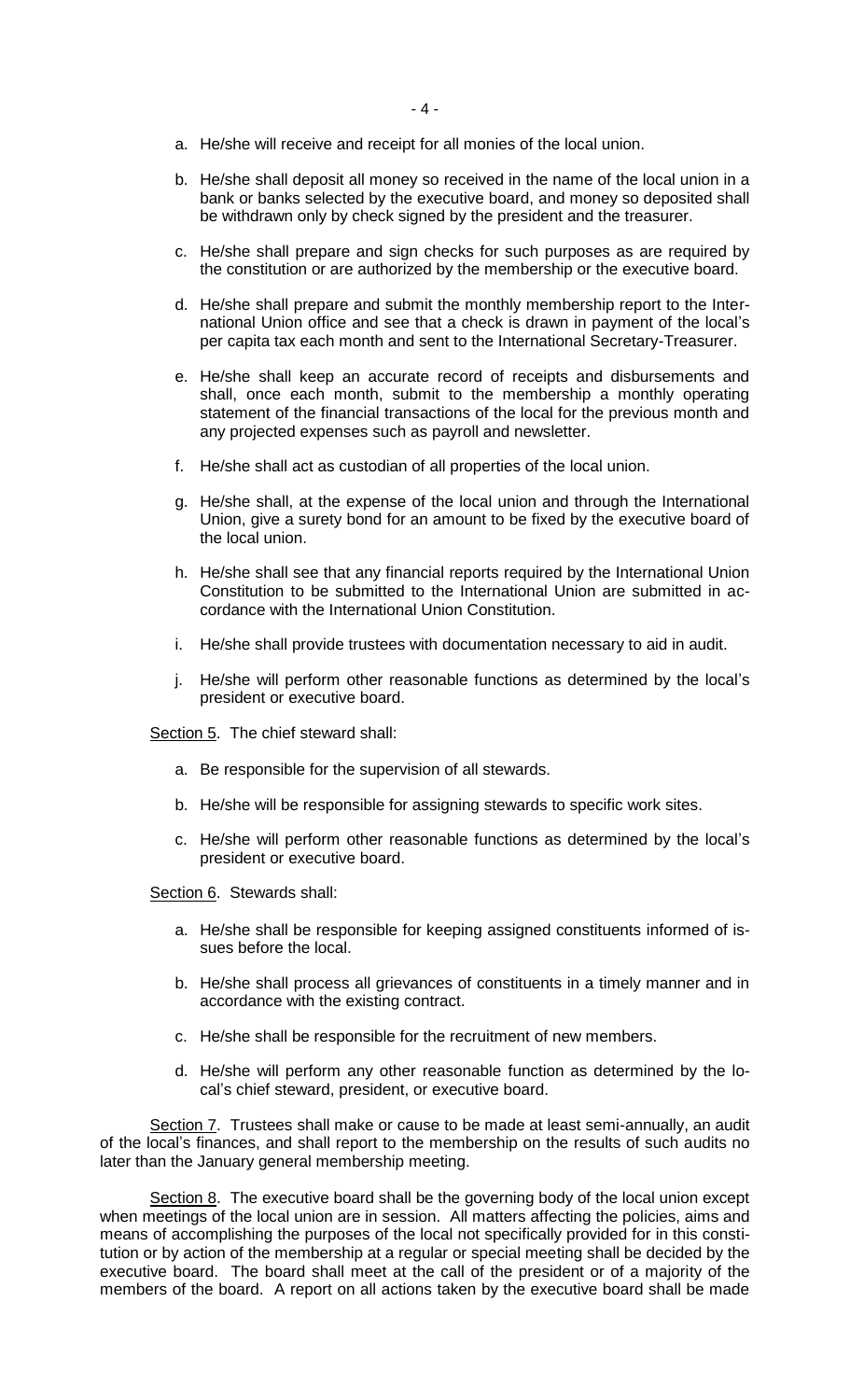to the membership at the next following meeting. A majority of the members of the executive board shall be required for a quorum.

> a. The executive board shall ensure that bi-annually, on even-numbered years, an external independent audit be completed.

#### **Article VIII Miscellaneous Provisions**

Section 1. This local union shall at all times be subject to the provisions of the constitution of the American Federation of State, County and Municipal Employees.

Section 2. Except to the extent specified in this constitution, no officer of the local union shall have the power to act as agent for or otherwise bind the local union in any way whatsoever. No member or group of members or other person or persons shall have the power to act on behalf of or otherwise bind the local union except to the extent specifically authorized in writing by the president of the local union or by the executive board of the local union.

Section 3. The rules contained in the current edition of Robert's Rules of Order Newly Revised shall govern this local union in all cases to which they are applicable and in which they are not inconsistent with this constitution and special rules of this local union or of the American Federation of State, County and Municipal Employees.

# **Article IX Amendments**

This constitution may be amended, revised, or otherwise changed by a two-thirds vote of the members voting on such proposed change and such change shall take effect only upon written approval of the International President. Proposed amendments to this constitution must be read at a regular or special meeting of the local union and read and voted on at a subsequent meeting of the local union, adequate and proper notice having been given to the membership prior to the date on which the vote is taken. A written copy of the proposed amendment shall be furnished to every eligible voter at the meeting at which the vote is taken.

Approved by:

LEE SAUNDERS **President** 

Approval date: January 26, 2015